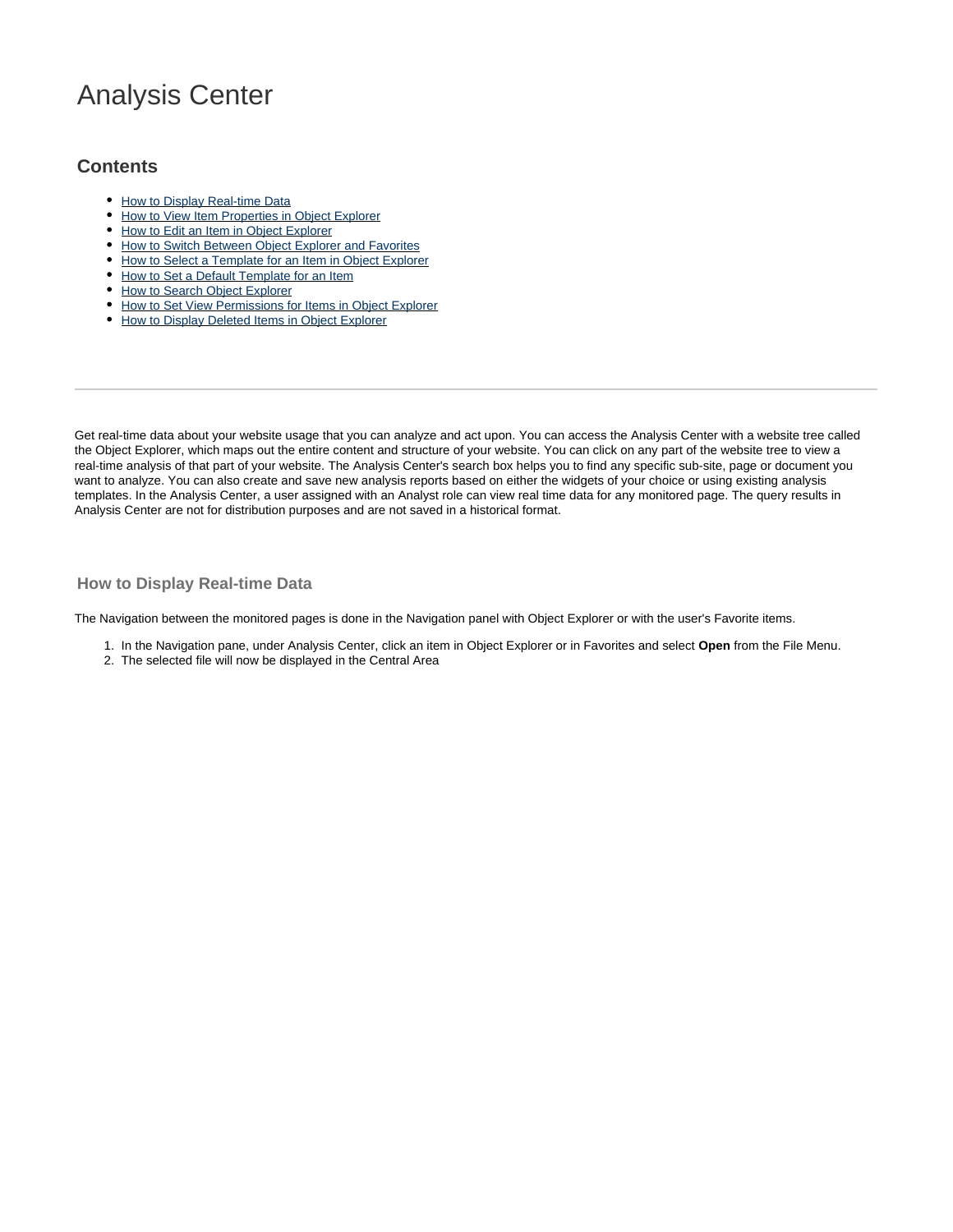

Object Explorer File Menu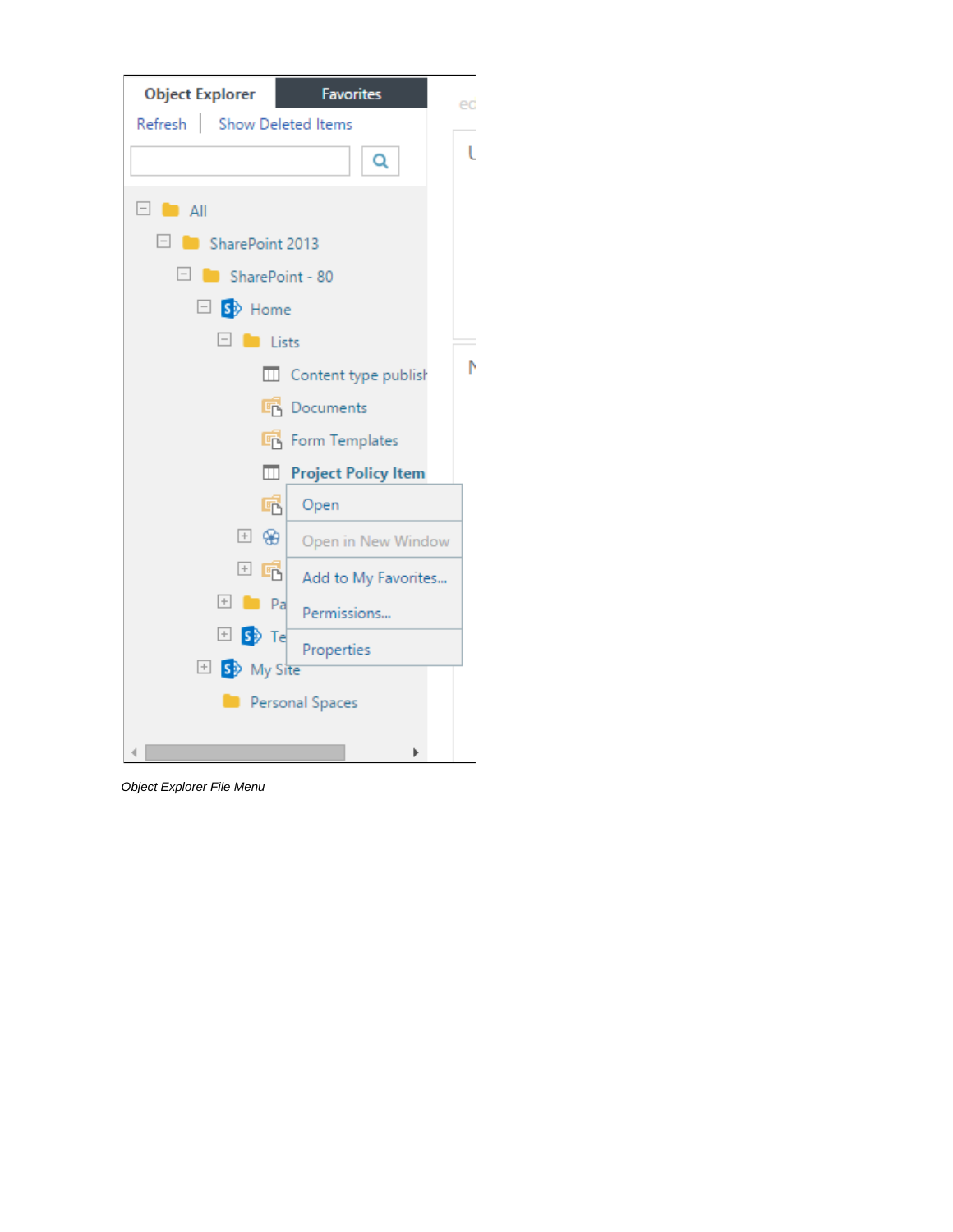

Real time data for a selected item in Object Explorer

<span id="page-2-0"></span>**How to View Item Properties in Object Explorer**

- 1. In the Navigation pane, under Analysis Center, click an item in Object Explorer and then select **Properties.**
- 2. The Properties window will be displayed over the Central Area.
- 3. Click either **OK** or the X in the top right corner to return to the Main Window.

| <b>Properties</b>      |                                                           |    |
|------------------------|-----------------------------------------------------------|----|
|                        | <b>Ⅲ Project Policy Item List</b>                         |    |
| URL:                   | http://intlock-<br>qa/ProjectPolicyItemList/AllItems.aspx |    |
| <b>Entity</b><br>Type: | List                                                      |    |
|                        | Template: SP2013 Custom List                              |    |
| Owner:                 | intlock-qa\administrator                                  |    |
| <b>Created:</b>        | 4/15/2013 8:57:37 AM                                      |    |
|                        | Modified: 4/15/2013 8:57:38 AM                            |    |
| <b>Editor:</b>         |                                                           |    |
| Size (Kb): 2           |                                                           |    |
|                        |                                                           | OK |

Item Properties Window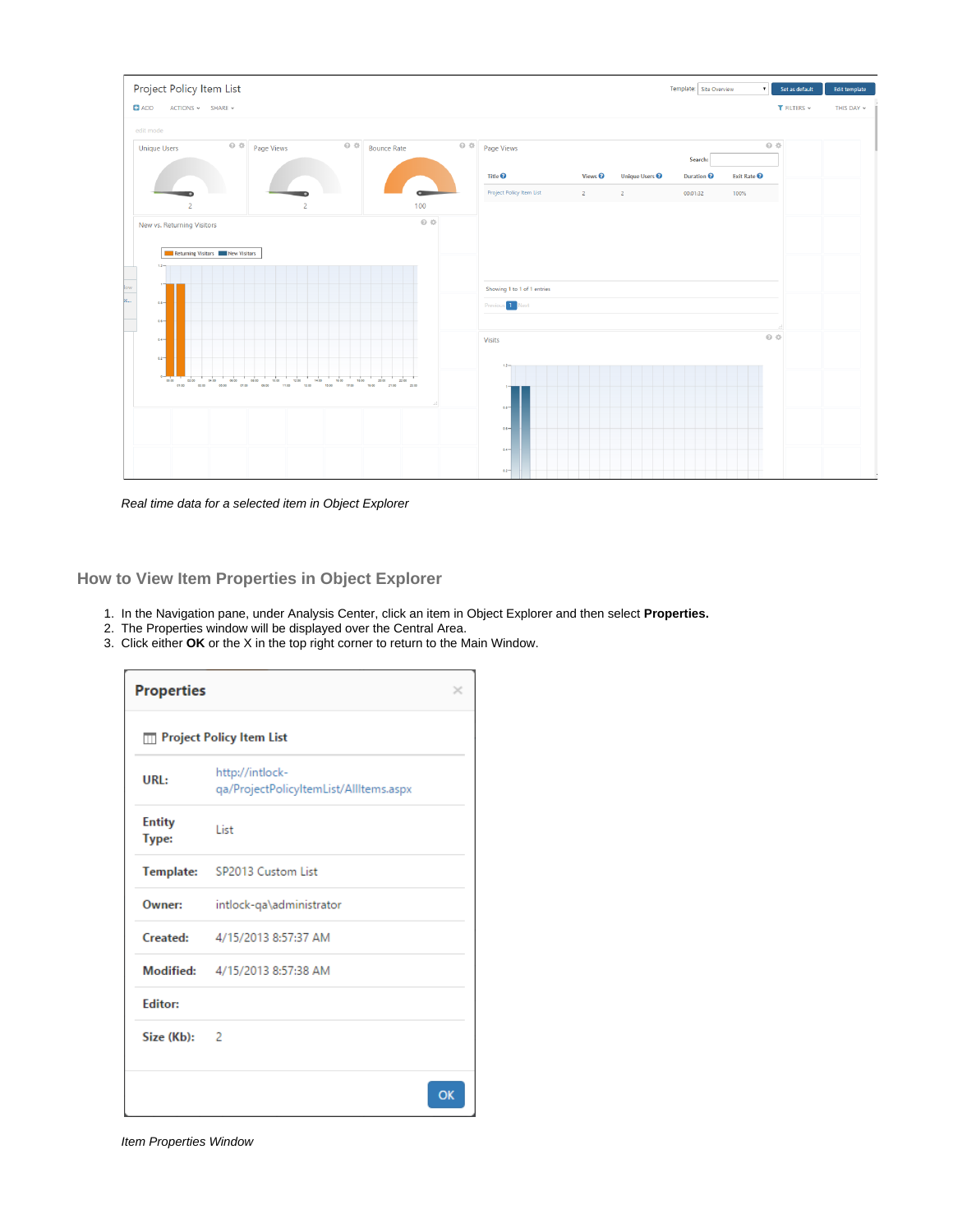<span id="page-3-0"></span>**How to Add an Item to Favorites in Object Explorer**

You can customize an item in Object Explorer by adding it to your Favorites for quicker access in the Navigation pane.

- 1. In the Navigation pane, under Analysis Center, click an item in Object Explorer and select **Add to My Favorites...**
- 2. The item can now be found in the Favorites section in the Navigation pane as described below.



Analysis Center Object Explorer File Menu

<span id="page-3-1"></span>**How to Switch Between Object Explorer and Favorites**

- 1. In the Navigation pane, under Analysis Center, click either Object Explorer or Favorites to switch between them.
- 2. Object Explorer displays all monitored pages including items that have been added to your Favorites.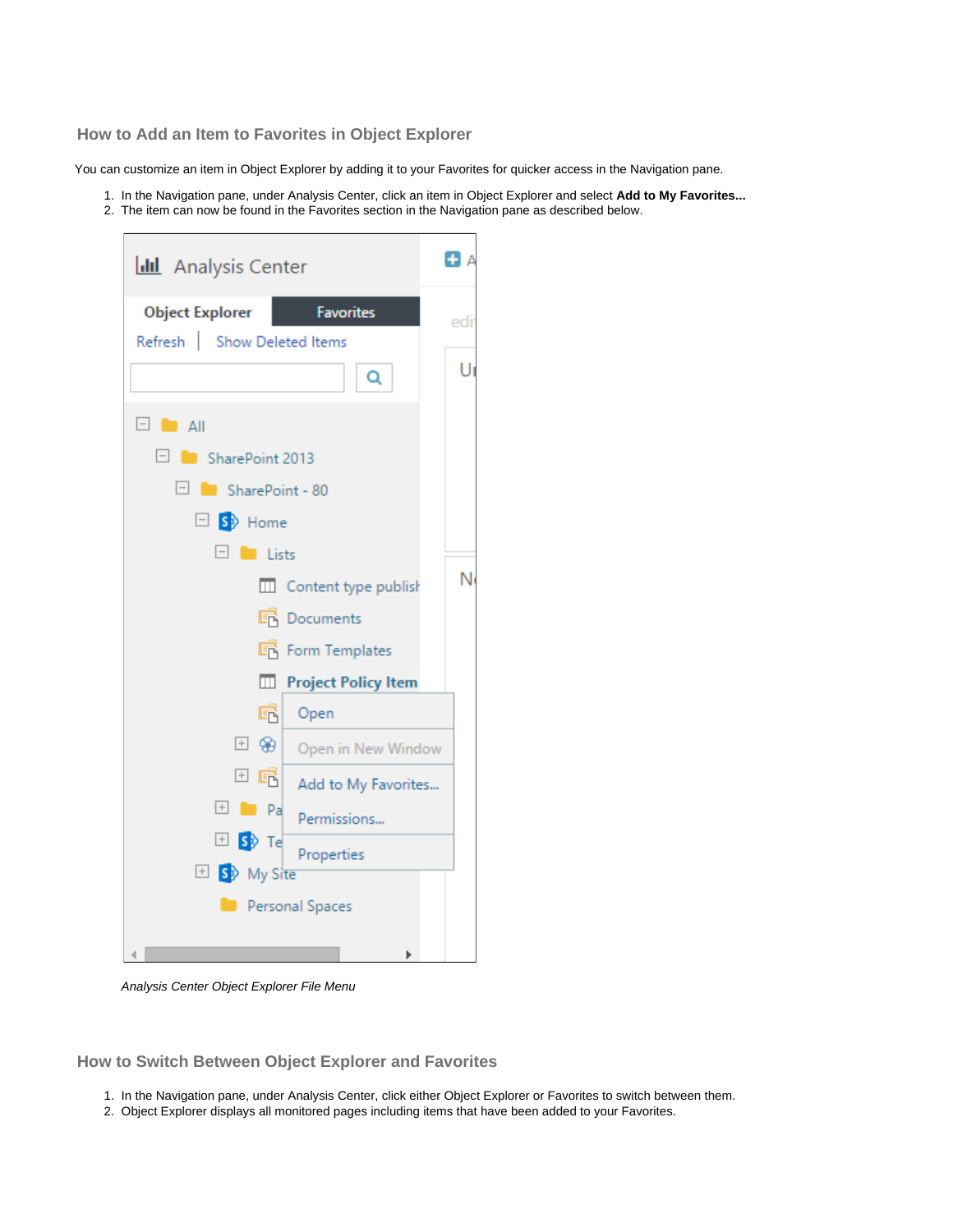| <b>II</b> Analysis Center                         |                  |  |
|---------------------------------------------------|------------------|--|
| <b>Object Explorer</b>                            | <b>Favorites</b> |  |
| Refresh   Show Deleted Items                      |                  |  |
| $\Box$ <b>Favorites</b><br><b>THE Site Assets</b> |                  |  |

Navigation Pane displaying Favorites

## <span id="page-4-0"></span>**How to Select a Template for an Item in Object Explorer**

Each item type in Object Explorer has several pre-defined templates which were created by an Administrator.

- 1. Select from a list of available templates by clicking the Template Menu located on the top right of the Central Area. This option is only available to a user assigned with an Analyst role.
- 2. If you would like to edit this template, choose **Edit Template.**

|           | Knowledge base   Connected As INTLOCK-QA\Administrator                  |                |                                                                       |
|-----------|-------------------------------------------------------------------------|----------------|-----------------------------------------------------------------------|
| Template: | <b>Site Overview</b>                                                    | Set as default | <b>Edit template</b>                                                  |
|           | <b>Site Overview</b><br>Goal Conversion Funnel<br><b>Blank Template</b> |                | $\blacktriangledown$ FILTERS $\triangledown$ THIS DAY $\triangledown$ |
|           | Site Administration<br><b>Site Content</b><br>Intranet Site Dashboard   |                |                                                                       |
|           | Site Navigation<br><b>Goal Conversions</b><br>Sea Site Traffic Sources  | 찭              |                                                                       |
|           | Onsite Search<br><b>Durat</b> Site Visitors                             |                |                                                                       |
| 00:01:32  | 100%                                                                    |                |                                                                       |

#### Analysis Center Template Menu

For more information see ["How to Create a New Template"](https://kb.intlock.com/display/Support/Report+Templates#ReportTemplates-createtemplate)

<span id="page-4-1"></span>**How to Set a Default Template for an Item**

Authorized users can select a default template for a single item in Object Explorer: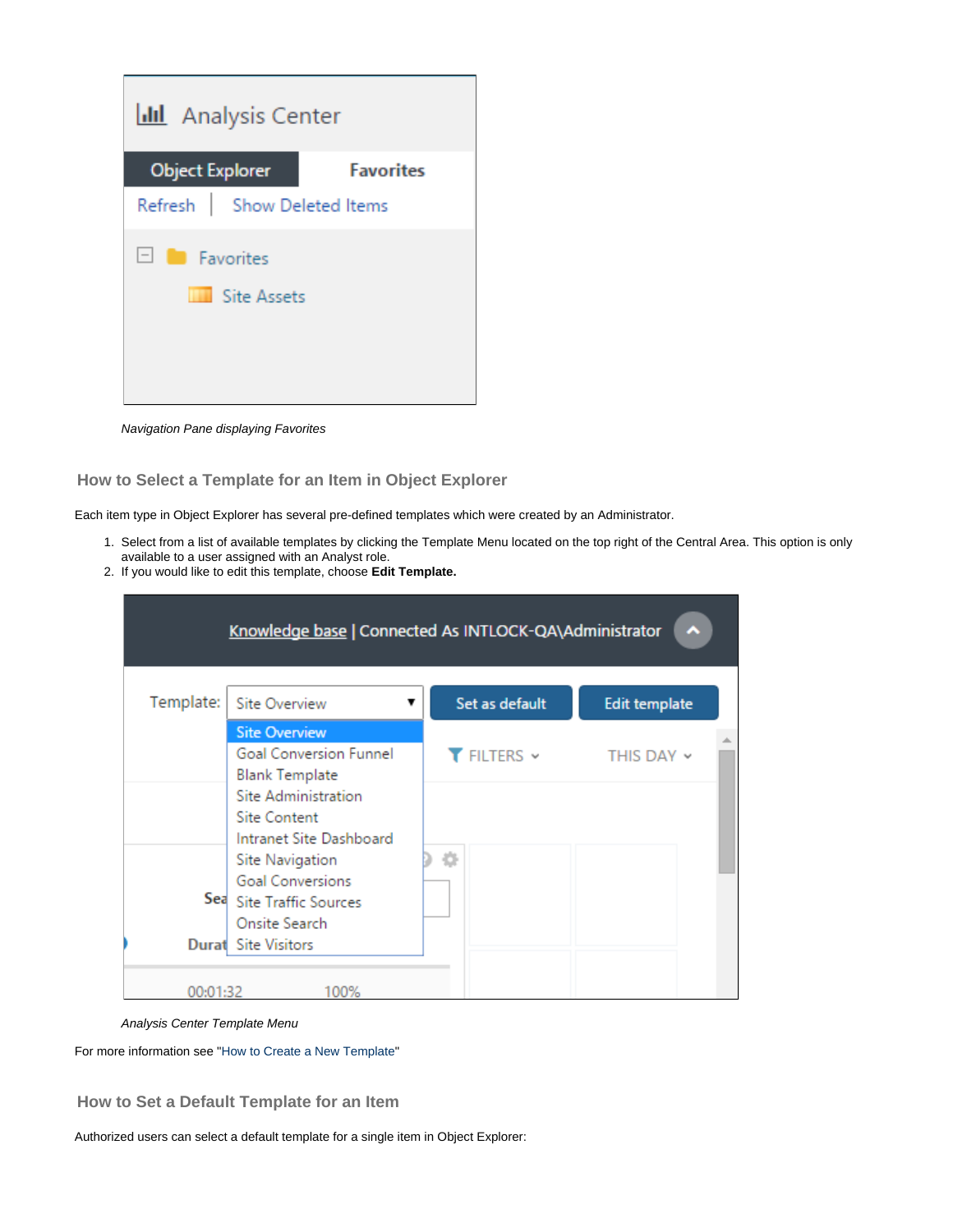- 1. In the Navigation pane, under Analysis Center, click an item in Object Explorer and select **Open**.
- 2. On the top of the Central Area, select a template from the list of templates.
- 3. Click **Set as default**.

| Template:   Site Overview | Set as default     | Edit template |  |
|---------------------------|--------------------|---------------|--|
|                           | $T$ FILTERS $\sim$ | THIS DAY ~    |  |
|                           |                    |               |  |

Analysis Center Template options

#### <span id="page-5-0"></span>**How to Search Object Explorer**

You can search Object Explorer using the search box in the Navigation pane:

1. In the search box at the top of the Navigation pane, enter a search term and click the magnifying glass.



Object Explorer Search Box

- 2. In the Search Results dialog, select the desired item and click **Sync Explorer**.
- 3. Object Explorer displays and highlights the selected item.
- 4. To view an item as a web page, click **Browse** in the Search Results dialog.
- 5. To search inside URL text, select **Search URLs** from the Search Results Window, and click Search again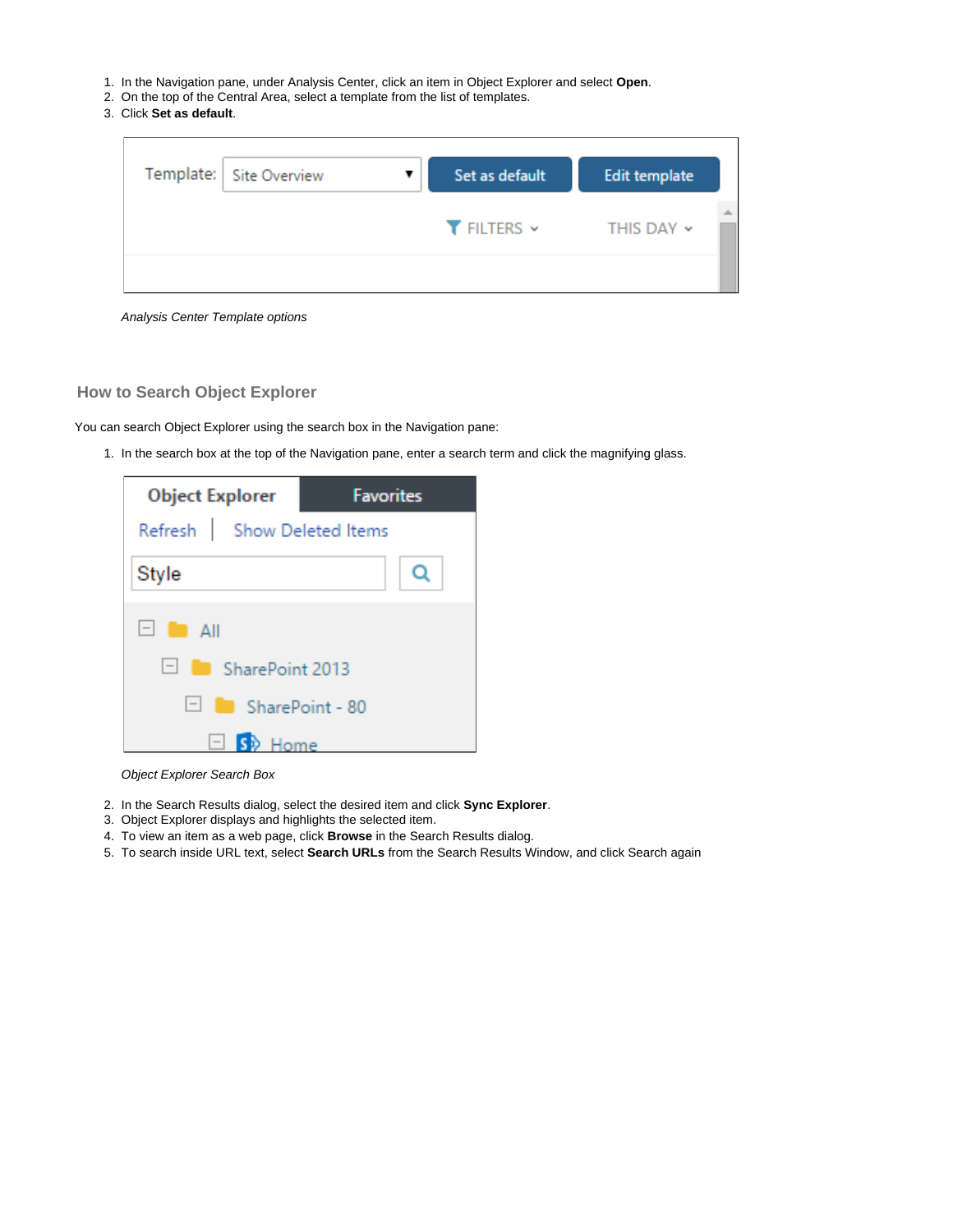| <b>Search Results</b> |                                                | × |
|-----------------------|------------------------------------------------|---|
| <b>Search Results</b> |                                                |   |
| <b>Style</b>          | <b>Search URLs</b><br>Search                   |   |
| <b>Title</b>          | <b>URL</b>                                     |   |
| Style Library         | http://intlock-qa/Style Library/Forms/AllItems |   |
| Style Library         | http://intlock-qa/my/Style Library/Forms/Alllt |   |
|                       |                                                |   |
|                       | <b>Sync Explorer</b><br>Close<br><b>Browse</b> |   |

Search Results Window

## <span id="page-6-0"></span>**How to Set View Permissions for Items in Object Explorer**

The system administrator can set view permissions for items in Object Explorer for any user or group in the Active Directory. The permissions are inclusive and are applied for an item and all of its child items in Object Explorer.

- 1. In the Navigation pane, under Analysis Center, click an item in Object Explorer and select **Permissions...** from the File Menu.
- 2. In the Permissions dialog, click **Add**, then enter the user/group name and select the View check box. User permissions precede group permissions. To grant permissions for all users, select the default group "All".